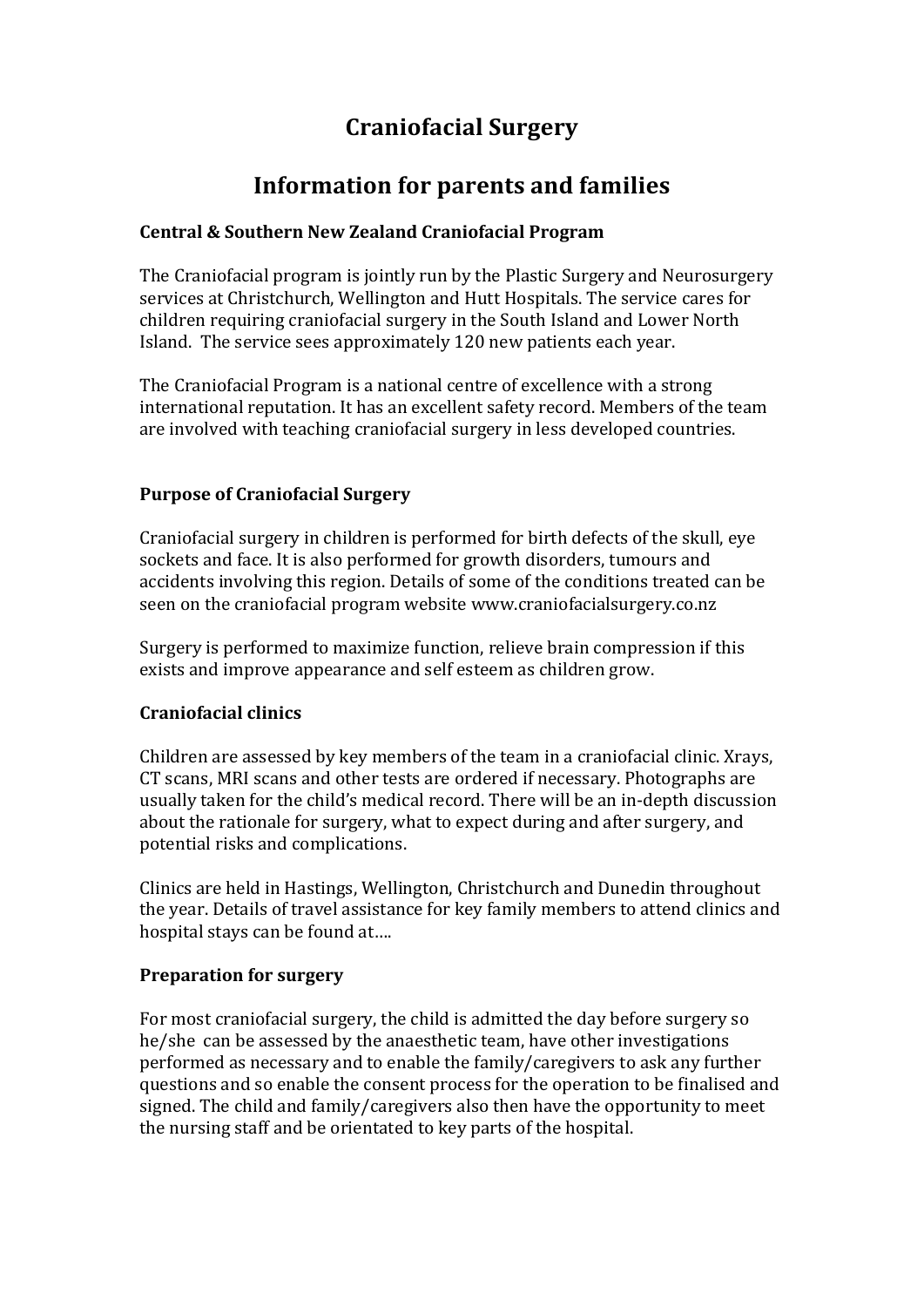One parent will be able to stay in the room with the child during the hospital admission. Assistance with nearby accommodation for other key family members is available (need details)

The child cannot have solid food for 6 hours prior to the procedure. Clear fluids may be given closer to the time of surgery after consultation with the anaesthetist.

## **Surgical Procedure**

A detailed explanation of the procedure will be given as part of the informed consent process. A parent or caregiver is required to sign the consent for surgery.

Once the child is anaesthetized in the operating theatre the anaesthetic team attaches monitoring equipment and insert drips to give medicine, fluid and blood if needed.

A local anaesthetic is injected into the scalp and antibiotics are given prior to the start of surgery. A small strip of hair along the planned incision line is usually shaved to help keep the area clean after surgery.

An incision is made in the scalp, which is then peeled back to expose the bone that will be operated on. In some cases, springs will be inserted into the bone. In other instances, the bones are removed from the skull, safely reshaped away from the child, and then fixed back in the new position with dissolving plates. If dissolving plates are used, they may take up to 2 years to disappear and can be felt under the skin during this time.

Dissolving stitches are used to close the scalp incision. The scalp is then washed and shampooed. A bandage may be applied around the head in some cases for a few days.

#### **Risks of surgery**

This discussion about risks is general and your surgical team will discuss specific risks with you.

*Scar*: A permanent scar is created every time the skin or scalp is cut. Sometimes this can spread or become noticeable. About 2% of scars can become thick and red (hypertrophic scar). Most scars are wavy to help hide them when the hair is short or wet. A small number of scars may require revision later in life

*Infection*: Severe infection of the bone is rare in craniofacial surgery  $(2\%)$ . The risk is higher for procedures where the operated bone connects with the nose cavity. Minor skin infections can occur and settle quickly with antibiotics. An infection of a spring may necessitate its removal earlier than planned. Infection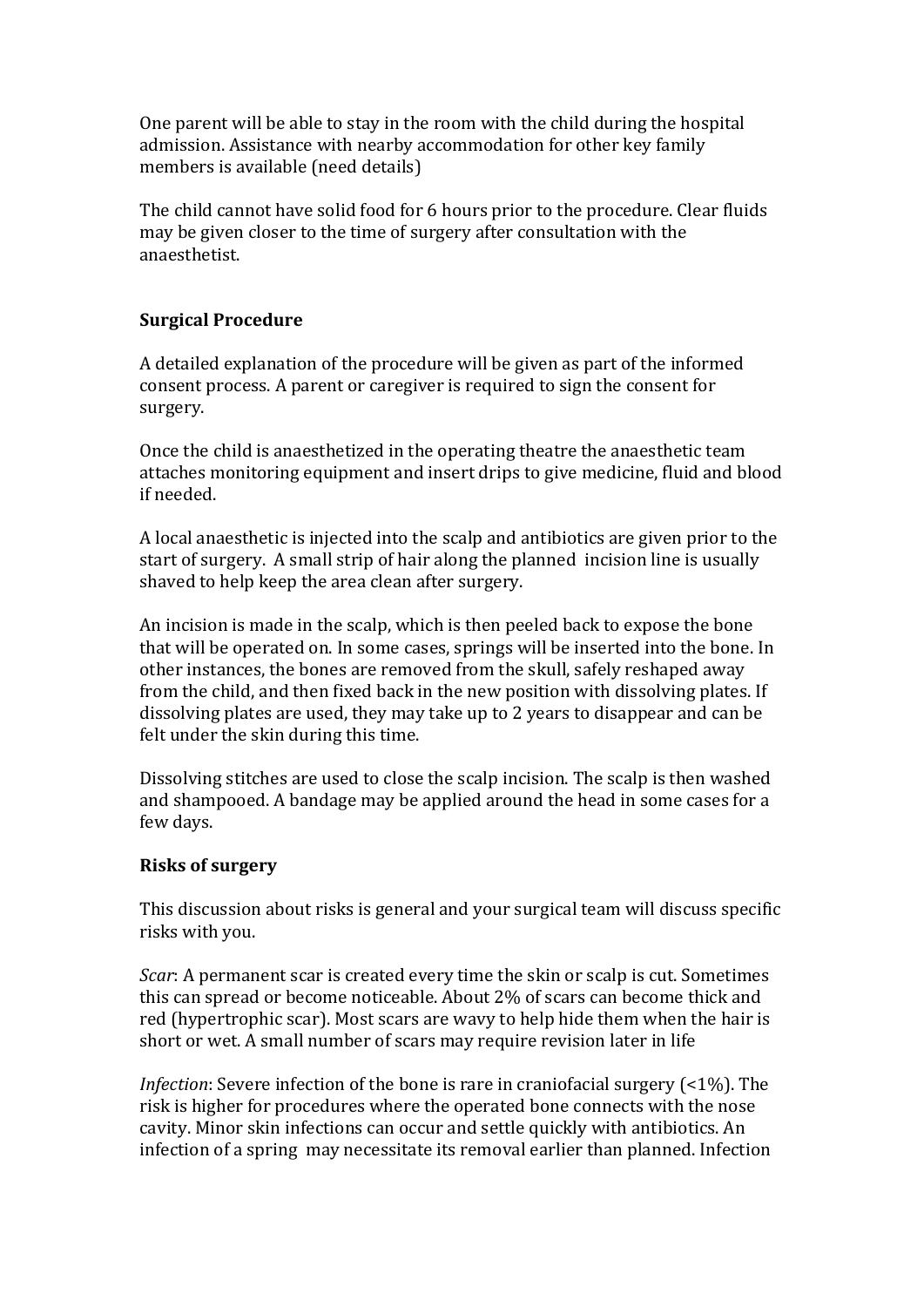of the skull bone/s can be treated with antibiotics but if may also require removal of the infected bone.

#### *Blood transfusion:*

Blood is only given if it is felt that this is necessary for the child's health. The risks of blood transfusion can be found on the NZ transfusion service website www.nzblood.co.nz

In summary: Risk of minor allergic reaction 1-2% Risk of severe bacterial infection 1 in 100,000 Risk of Hepatitis  $B_1$  in 100,000 (approximately 1 case in NZ each year) Risk of Hepatitis C or HIV 1 in 1,000,000 (no case has yet occurred in NZ)

*Skull or soft tissue irregularities: Sometimes the skull can feel "lumpy" in places* where surgery has occurred. A full thickness hole in the skull is also possible. This is more likely in older children because of the slower remodeling potential of the skull. If this is noticeable or causes problems a further procedure may be required in a small number of children (much less than 5% of the cases we do). This is usually minor surface contouring with a burr or filling in cavities with a bone paste.

*Dural tear:* In a small number of cases the outer membrane over the brain (dura) may be thin and leak cerebrospinal fluid (CSF). When this is noticed, the dural defect is usually easily repaired.

*Rare*: Many rare but serious complications are possible including major reactions to the anaesthetic, neurological injury and even death. These risks are about 1 in 100,000 and have not occurred in any craniofacial cases performed by our team.

In considering complications, it is important to consider the complications of *not* performing the operation i.e. consequences if the procedure is not performed.

#### **After surgery**

The child is transferred to an area where there is close nursing supervision. This may be a high dependency unit.

*Pain relief:* Pain after surgery is very manageable. A morphine infusion is often given for pain relief for a couple of days. During the infusion the child will be connected to heart trace monitors. Later a combination of paracetomol and a non-steroidal anti-inflammatory (eg Brufen) are sufficient.

*"Neuro obs":* The nurse will perform neurological observations very frequently in the early postoperative period. This involves checking the pupils, movements and responses to voice. Breathing, heart rate, temperature and blood pressure is also monitored. As the child makes satisfactory progress postoperatively then the frequency of these observations is gradually and appropriately reduced and then ceased.